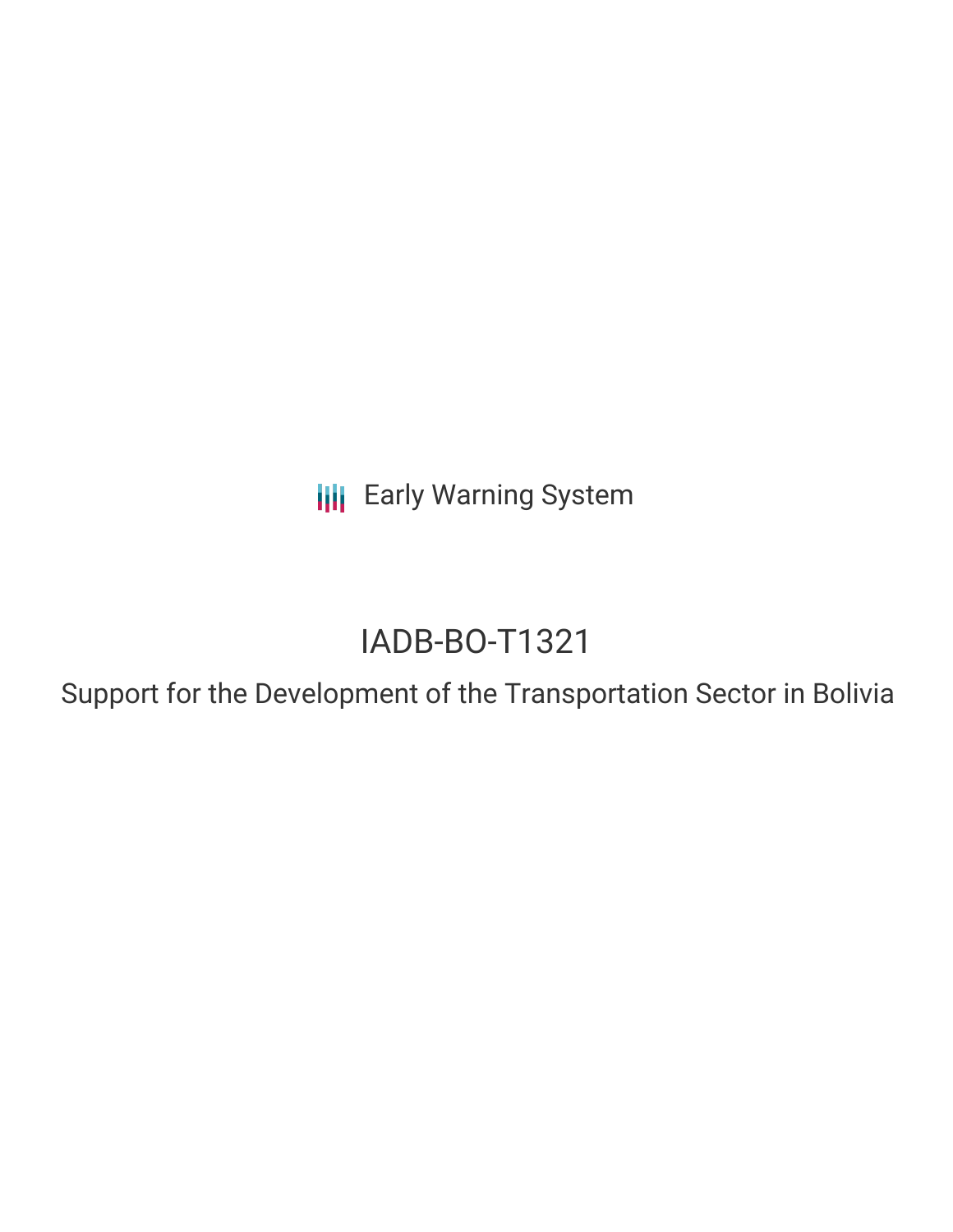

### **Quick Facts**

| <b>Countries</b>               | <b>Bolivia</b>                         |
|--------------------------------|----------------------------------------|
| <b>Financial Institutions</b>  | Inter-American Development Bank (IADB) |
| <b>Status</b>                  | Active                                 |
| <b>Bank Risk Rating</b>        | U                                      |
| <b>Voting Date</b>             | 2018-11-08                             |
| <b>Borrower</b>                | Government of Bolivia                  |
| <b>Sectors</b>                 | Transport                              |
| <b>Investment Type(s)</b>      | Grant                                  |
| <b>Investment Amount (USD)</b> | $$0.35$ million                        |
| <b>Project Cost (USD)</b>      | $$0.35$ million                        |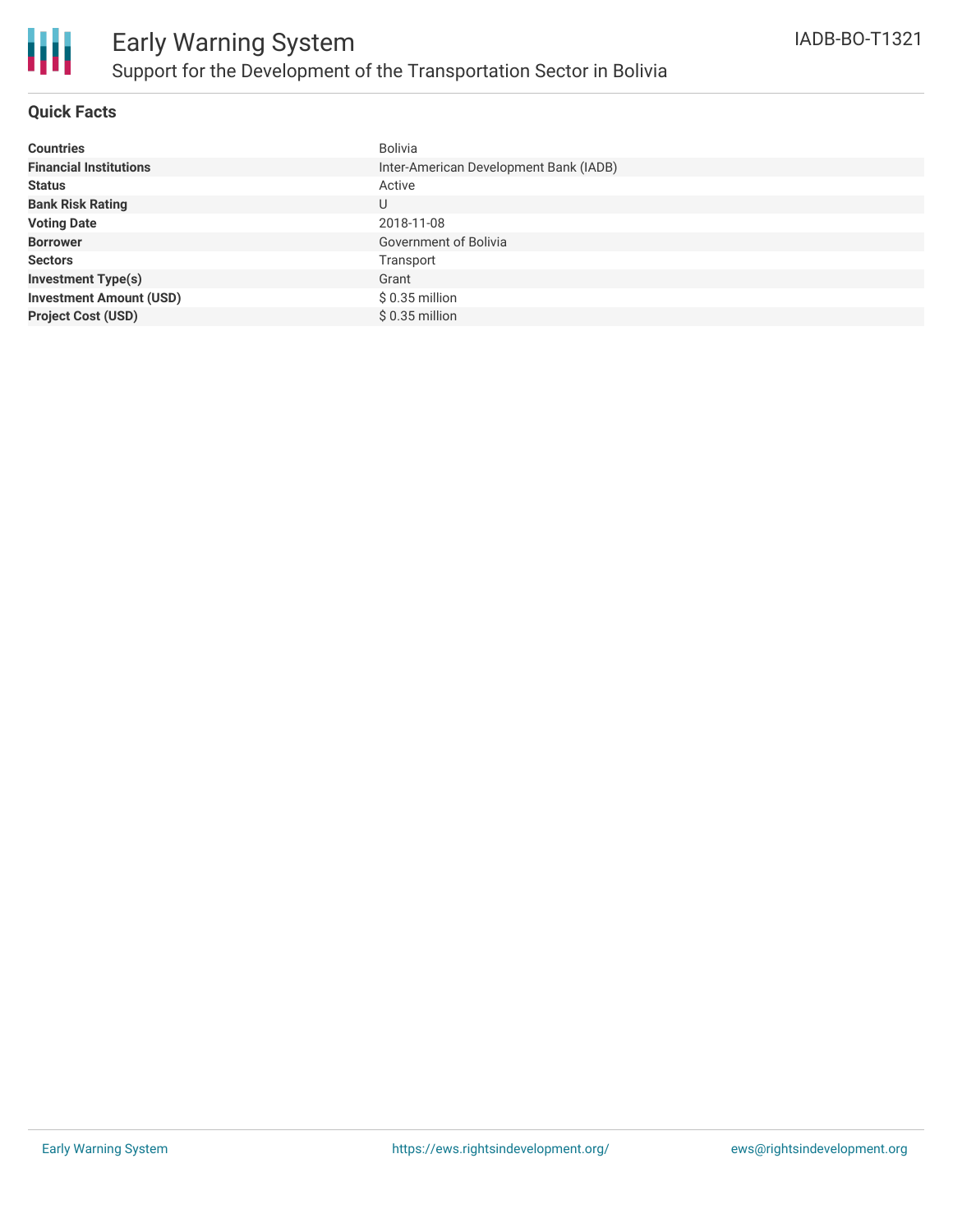

## **Project Description**

According to the bank, the objective of this Technical Cooperation (TC) is to support the State Cable Transport Company "Mi Teleférico" (EETCMT) and the Vice Ministry of Transport (VMT) in the development of strategic studies for integration as well as social management studies and improvement in the research and development processes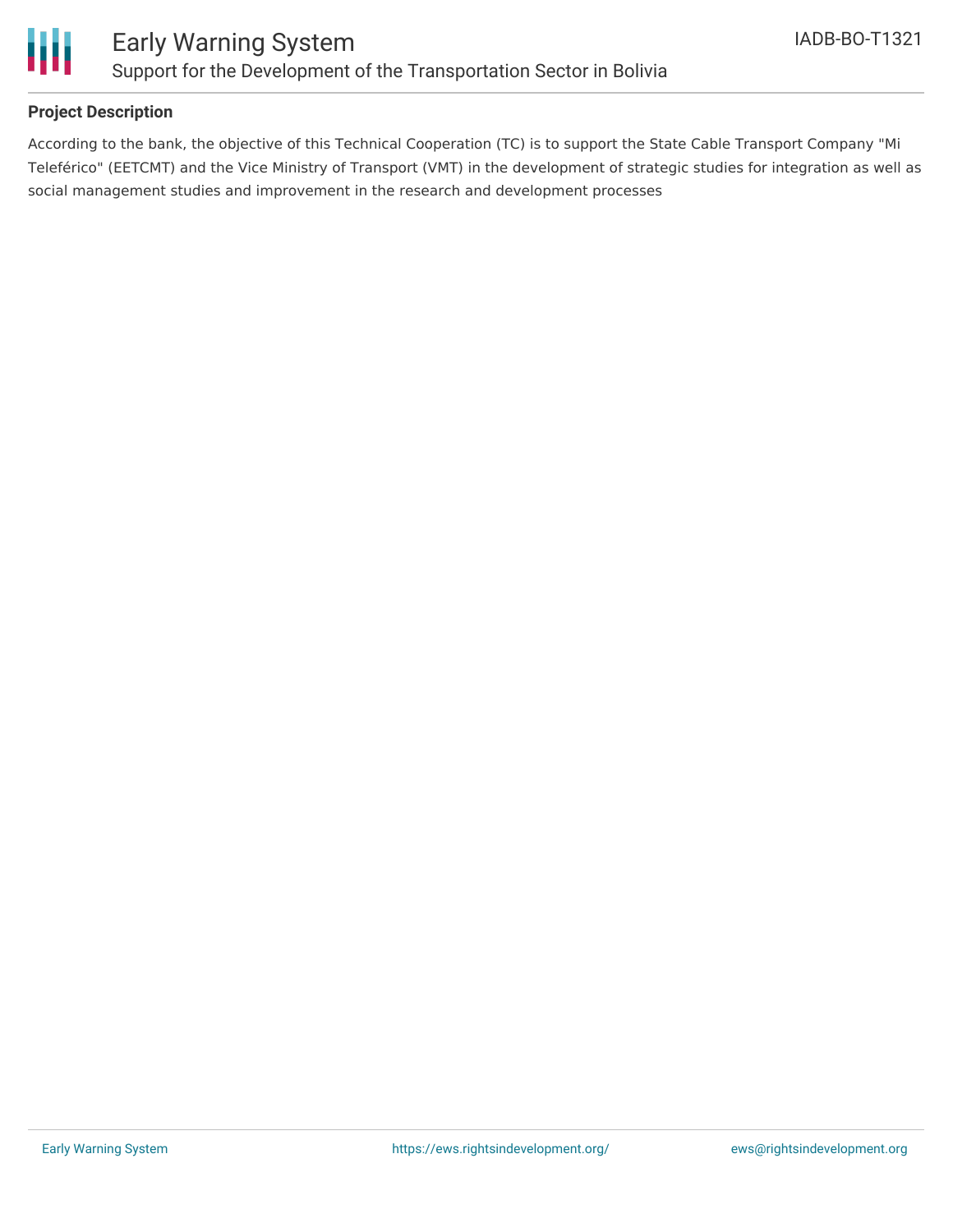

# Early Warning System Support for the Development of the Transportation Sector in Bolivia

#### **Investment Description**

• Inter-American Development Bank (IADB)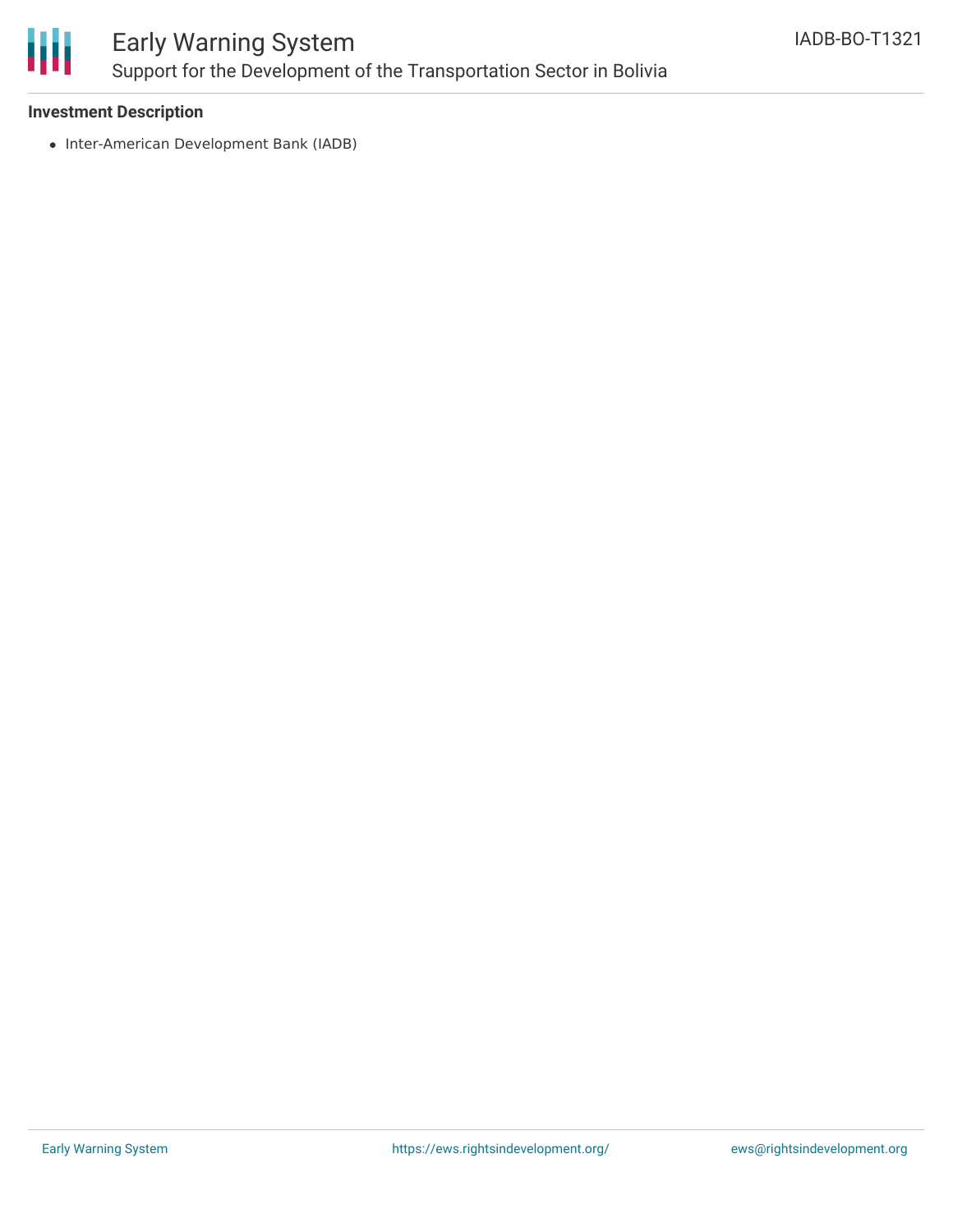

#### **Contact Information**

#### ACCOUNTABILITY MECHANISM OF IADB

The Independent Consultation and Investigation Mechanism (MICI) is the independent complaint mechanism and fact-finding body for people who have been or are likely to be adversely affected by an Inter-American Development Bank (IDB) or Inter-American Investment Corporation (IIC)-funded project. If you submit a complaint to MICI, they may assist you in addressing the problems you raised through a dispute-resolution process with those implementing the project and/or through an investigation to assess whether the IDB or IIC is following its own policies for preventing or mitigating harm to people or the environment. You can submit a complaint by sending an email to MICI@iadb.org. You can learn more about the MICI and how to file a complaint at http://www.iadb.org/en/mici/mici,1752.html (in English) or http://www.iadb.org/es/mici/mici,1752.html (Spanish).